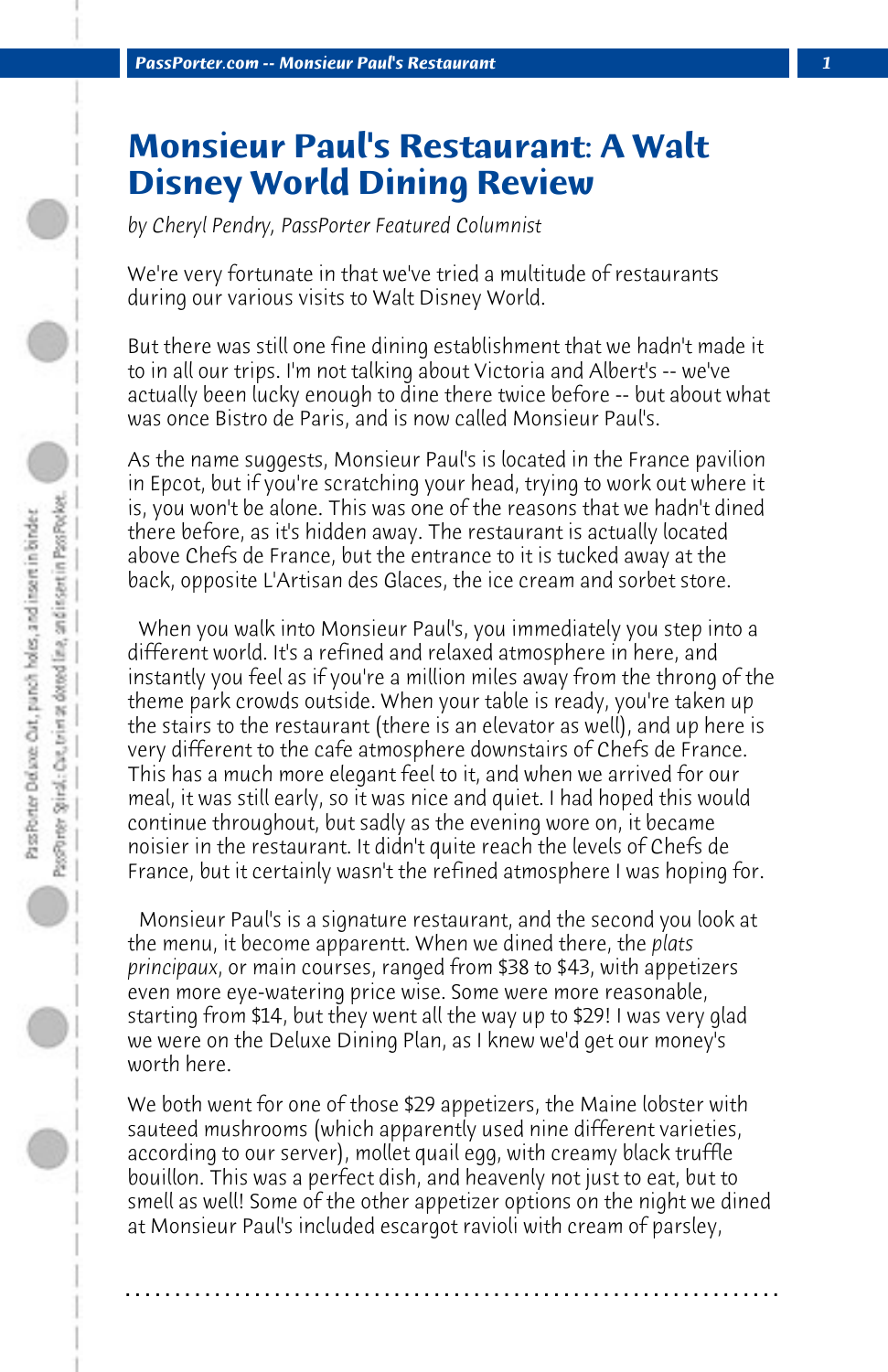mussel soup with saffron and light fennel cream, Serrano ham with white asparagus remoulade and red beets, and the other \$29 option was the beef broth, oxtail, vegetables, black winter truffle and puff pastry.

 For entree, I went for the seared scallops, black truffle spaghettini, Romanesco cabbage, with rum cream emulsion. Now, much as I love scallops, I honestly felt this dish would have been perfect without the scallops, and I'm shocked to say that. It would have made a wonderful vegetarian dish, and perhaps that's an idea for the chefs here, as there was no vegetarian dish listed on the menu. I'm sure, had I asked, they would have come up with something, but I always like to see it catered for on the menu when you arrive, rather than feeling you have to trouble someone to develop something for you.

 My husband had the grilled beef tenderloin with mushroom crest, mashed potatoes, and Bordelaise sauce, and although the presentation of the dish was nothing special, he had nothing but praise for the dish, saying the meat had been beautifully cooked.

 You could also choose from red snapper in potato "scales," braised fennel and rosemary sauce, or free-range chicken ballotine, carrot and sun choke puree, with creamy spinach or roasted duck breast a l'orange, grated potatoes, and baby carrots.

 The dessert menu had a number of wonderful choices, and after much debate, I opted for the moelleux, a warm chocolate and almond cake with raspberry coulis in the centre, with hazelnut crush and hazelnut ice cream, and wow, this was a superb choice. For me, this was the stand out dish of the night, so it was a wonderful way to finish the meal. My husband had the vacherin, meringue, vanilla ice cream, Chantilly, raspberry coulis, and sorbet, and once again, it was beautifully presented, and got full marks from my husband. I was only allowed to sample a bit of the raspberry coulis, which shows how zealously he was guarding it, but what I did try was exceptionally good.

 Other options included la tarte aux agrumes (Sable Breton, pastry cream, orange and grapefruit segments, with citrus sorbet), le mille-feuille (puff pastry, pastry cream, berries, light lemon cream and strawberry sorbet) and le baba au rhum (baba soaked in pineapple and Martinican rum syrup, exotic sorbet and compote).

 While our food was superb, this is only part of the dining experience, and that's where Monsieur Paul's let itself down. When we're dining at a signature restaurant, we expect to be able to take our time to savour the food, and enjoy the atmosphere. Sadly, we weren't given that opportunity, with each course coming out almost as soon as we had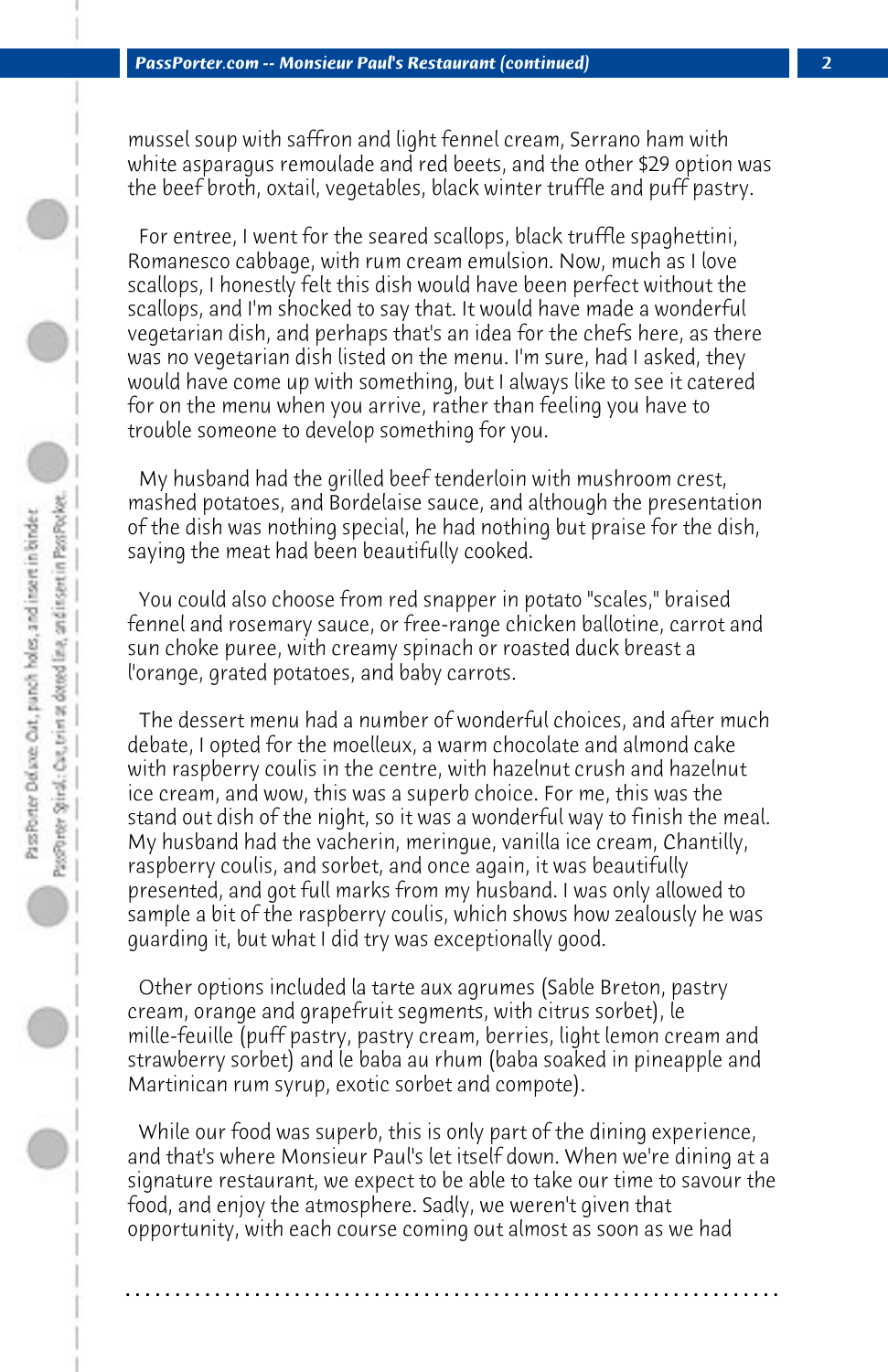*PassPorter.com -- Monsieur Paul's Restaurant (continued) 3*

finished the previous one. We started to feel as if we were on a conveyor belt, with no time to catch our breath, which is not a feeling I expect when you're paying this much for a meal. For all three courses, we were done in less than an hour and a half, and we couldn't help but wonder whether some of the food was pre-prepared, rather than being prepared to order.

 Our server was certainly very knowledgeable, and we had no issues with him, apart from the speed of the meal. We were much more impressed with him than our previous experience of signature dining at Epcot, which had been at Le Cellier a couple of years earlier.

 The big shock was saved to the end of the meal, when the check arrived. Than[k goodness we were on the Deluxe Dining Pl](http://www.passporter.com/articles/cheryl-pendry-featured-columnist.asp)an, as the food and two soft drinks came to \$193 for the two of us. To put that in perspective, the California Grill came in more than \$40 cheaper, and that included a glass of wine!

 Monsieur Paul's is not a cheap place to dine. While the food is superb, [the overall feeling we left with was that the whole meal was rush](http://www.passporter.com/articles/monsieur-paul-disney-restaurant-review.php)ed, and sadly because of that, it will be some time before we return. From our experience at Monsieur Paul's that night, I'd say there are much more reasonably priced signature restaurants that provide better paced meals at Walt Disney World.

*About The Author: Cheryl and husband Mark live in England and love to travel, particularly to America. They are in the process of visiting every Disney theme park around the world, having already been to Disneyland Resort Paris, Hong Kong Disneyland and both American Disney resorts. They are now planning for their trip to Japan in the spring to visit the Tokyo Disney Resort.* Click here to view more of Cheryl's articles!

*Article last updated: 05-15-2014*

*View the latest version online at: http://www.passporter.com/articles/monsieur-paul-disney-restaurant-review.html*

*Copyright by Cheryl Pendry. All rights reserved under International and Pan-American Copyright Conventions. No part of this publication may be stored in a retrieval system or transmitted in any form by any means electronic, mechanical, photocopying, recording, scanning, or otherwise, except as permitted under sections 107 or 108 of the 1976 United States Copyright Act. Resale of this guide is strictly prohibited without the copyright holder's permission. If you purchased this publication from someone other than PassPorter Travel Press, please call 877-929-3273.*